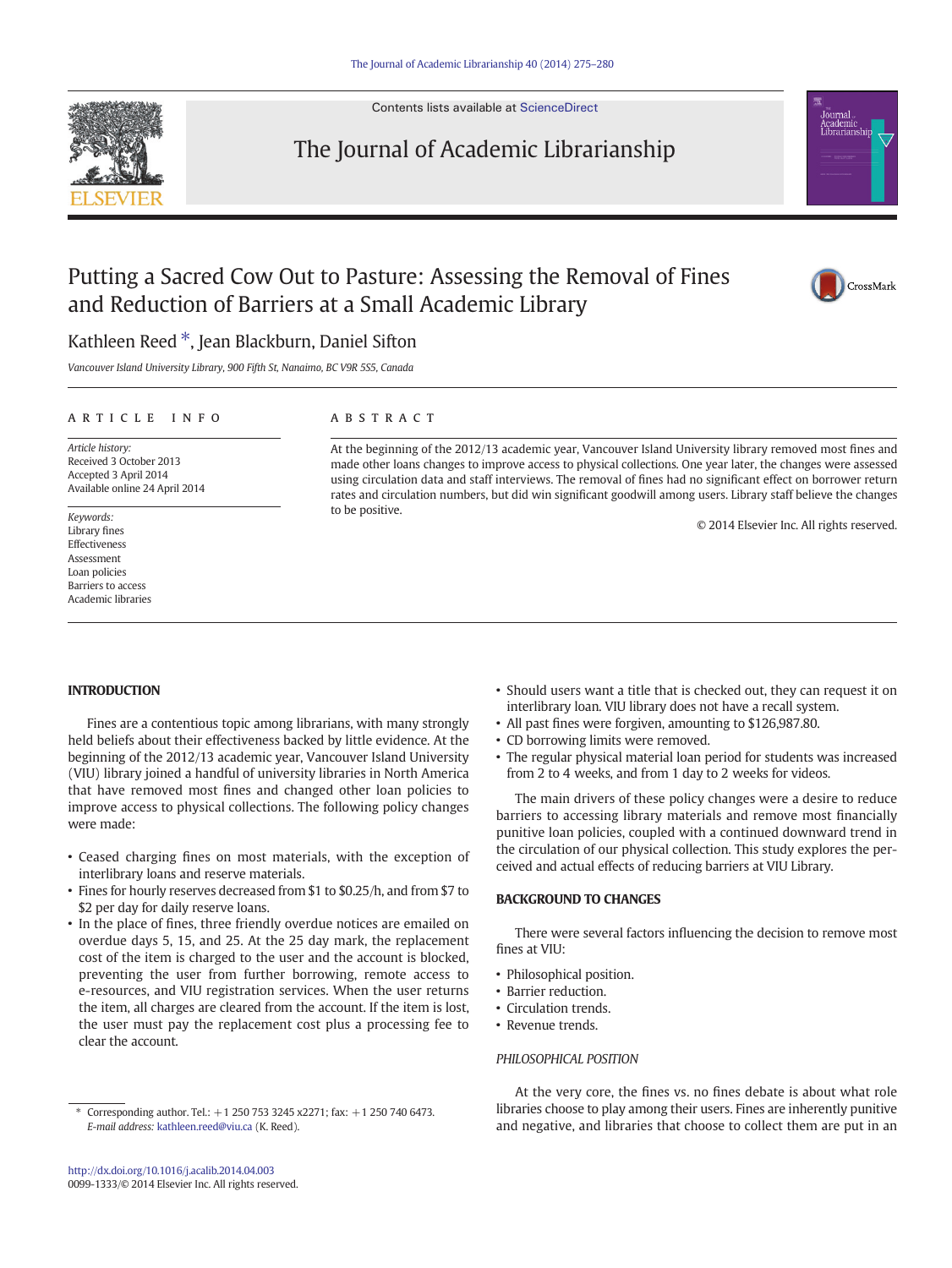<span id="page-1-0"></span>enforcer or tax collector role. Does holding a threat above the heads of borrowers really cast libraries in the best light, at a time when libraries need all the support they can get? At VIU, librarians felt that a new chapter in our relationship with users should begin, one not backed by threats or based on a position we found ethically distasteful.

VIU librarians also wanted to opt out of a common library practice of using fine money to support library operations. We agree with David McMenemy, who finds this a particularly repugnant practice: "It is utterly perverse to me that a punitive action that is designed to prevent inefficient use of the service is actually so vital that it is essential to the functioning of the library. In such a context, system dysfunction is necessary for the service to be seen as successful" (2010, 81). In having any reliance on fine revenue to cover operating costs, VIU library would be tacitly supporting student failure.

# BARRIER REDUCTION

Concern for the accessibility of library collections compelled librarians to implement policy changes. VIU is classified by the provincial government as a "special purpose teaching university" that serves coastal British Columbians by providing adult basic education, transfer programs, and trades education alongside bachelor's and master's degrees. Compared to large research-intensive universities with admission standards that serve to restrict access, VIU functions as an access institution with a regional mandate. Approximately 18,000 full and part-time students (6000 FTE) learn at campuses in Nanaimo, Duncan, and Powell River, BC. The student population has a high proportion of non-traditional learners, including adult students, first generation university students, students who return to their studies after years away, and those who are trying out post-secondary courses. While students everywhere often juggle families and employment with studies, non-traditional students need special support to succeed and instruction in learning how to be a student [\(Collier & Morgan, 2008;](#page-5-0) [Harvey, 2011](#page-5-0)). The library aims to be as accommodating and flexible as possible to meet the needs of these learners. With fines and loans policy changes, we wanted to reset our relationship with our users: to be seen as friendly, trusted learning partners rather than book cops or tax collectors.

## CIRCULATION TRENDS

While electronic resource usage continues to increase, VIU librarians noted a steady decline in physical resource usage. Even as VIU's student population increased, circulation plummeted from a high of 194,219 items circulated in 2003/04 to 63,626 in 2012/13, a drop of 67% (Fig. 1).

In the context of decreased physical circulation and increased electronic access, it comes as little surprise that LibQual+® comments and librarian observation demonstrate an increasing disconnect



Fig. 1. Physical circulation, 2002/03 to 2011/12.

between younger students and physical materials, with one young student referring to print as "solid books."

VIU librarians, very conscious of the richness of the library's print resources, were left asking ourselves how to get the material more easily into the hands of users. In previous years, the Library's noncirculating reference and periodical collections were integrated into the main book collection and made lendable. As overall circulation continued to decrease, it became apparent that fines were no longer needed as a device to encourage equitable access to materials. We want to encourage greater use of physical materials, not punish users for keeping resources out past their due dates.

# REVENUE TRENDS

As physical circulation declined, so too did VIU's fine revenue stream. From a high of \$65,594 in the 2004/05 academic year, library fines amounted to only \$21,000 going into library general revenue in 2010/11 and 2011/12 (Fig. 2).

In the context of declining print usage fine revenue, VIU Librarians decided that the opportunity to gain the goodwill of students, faculty, and staff by removing fines was more valuable than hanging on to a disappearing revenue stream. Had we waited a few more years, fine revenue would most likely be so negligible that removing fines would have little public relations effect.

In forgiving past fines, the library closed the book on \$126,987.80 that was owed by users, most long-gone from VIU campuses. While this may seem like a significant amount, this money is not tangible. Rather, it is an idea, an abstract representation of what we feel we are owed by our users. The large dollar figure illustrates a fundamental disconnection between us and our users, who clearly do not agree that they owe us. More practically, even if students could be tracked down years after accumulating their fines, the time and resources the VIU library would have had to expend to receive payment would not be worth it.

Many librarians seem to forget that fine revenue comes at a cost in terms of staff time and effort. Library systems may reach a tipping point where the cost of collecting fines and cajoling users into returning items is more than the fine revenue being collected. VIU reached this point: it was simply no longer worth the cost in staff time and effort to process and manage fines. Without as much fine activity to manage, we could direct staff resources into other aspects of library services, such as public services and e-resource management.

### GUIDING PRINCIPLES AND PROCESS

Taking into account the factors outlined above, the VIU Librarians' Committee (VIU Library's strategic management team) drafted a set of



Fig. 2. Fine revenue, 2004/05 to 2011/12.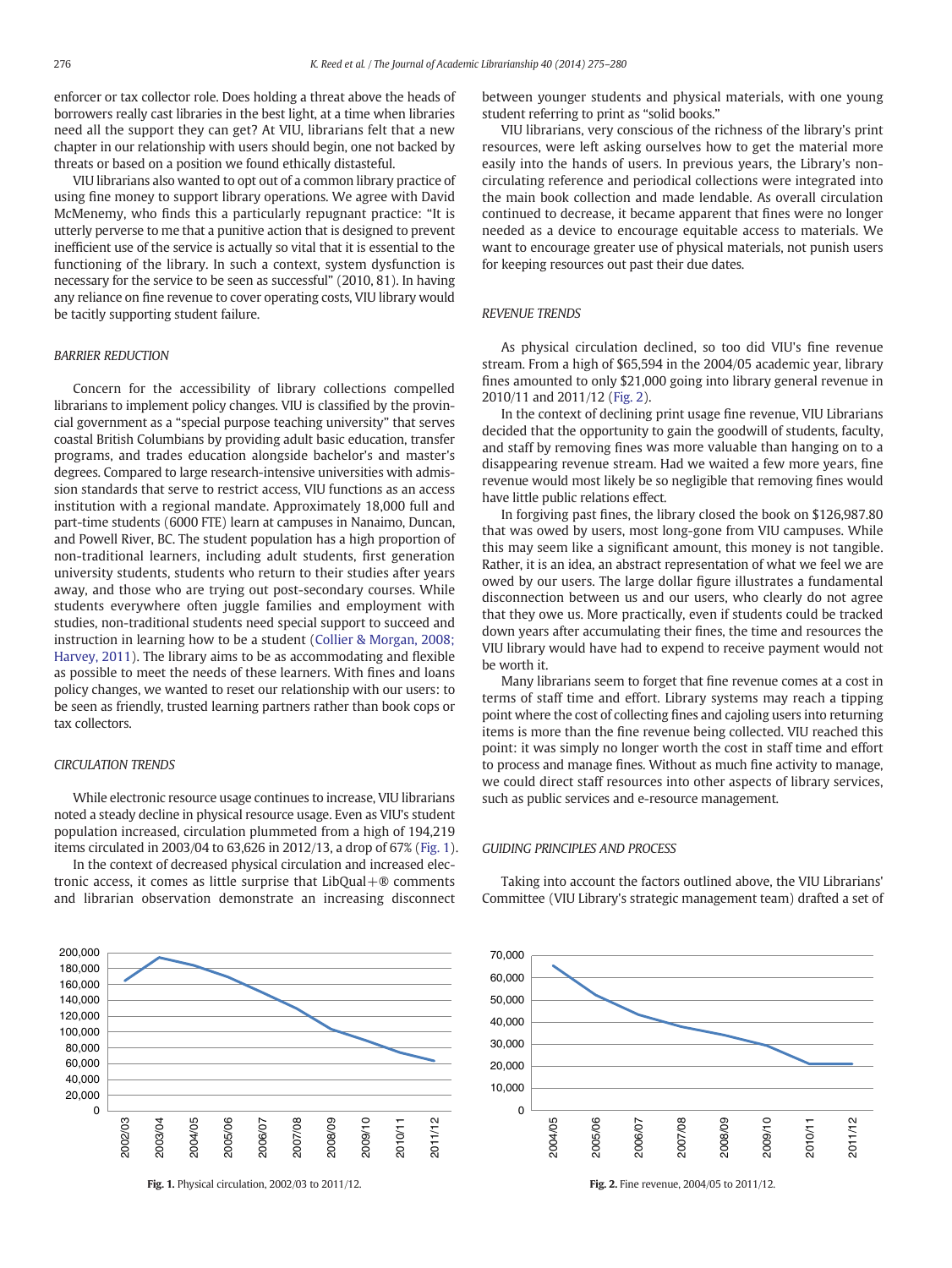principles to guide a thorough review of the library's fines and loans policies and practices. These principles were:

- Circulation management is a diminishing problem.
- A better return on investment for our physical materials should be strived for.
- Barriers to access should be reduced to the greatest extent possible.
- Policies and practices with a punitive tone or approach should be reduced to the greatest extent possible.
- More equitable access should be achieved for different user groups, where possible and reasonable.
- Loan policies for different collections & formats should be harmonized, where appropriate.
- Loan policies and practices should reflect the most efficient possible transaction costs and workflows.

A task group was formed to conduct the review, consisting of two long-serving library technicians with responsibilities for circulation management and interlibrary loans, and two professional librarians with coordinating responsibilities in the areas of user experience, library collections and library systems. The task group met several times in June 2012 to review all loan and fine practices in place at VIU Library, and develop recommendations for changes. The group's recommendations were all endorsed unanimously by the Librarian's Committee, and with a few minor exceptions, all were implemented in July–August 2012.

The decision to remove overdue fines occurred within the context of a proactive effort to reduce spending on overlapping subscriptions, underutilized maintenance contracts, and wasteful use of supplies. By reigning in unnecessary spending, Library staff sought to be in a position to take advantage of strategic opportunities in collections and services.

Overdue fines have been the subject of little scrutiny, yet they are a widespread practice in library systems around the world. Three major reasons for imposing fines were identified by [McMenmy \(2010\):](#page-5-0) the efficient circulation of materials, to encourage users to be community minded, and to generate income. The argument that fines encourage people to return material has held significant traction in library communities for decades, yet there is little evidence that fines are effective for improving return rates versus any other mechanism that libraries put in place to encourage users to bring back materials. There is, however, evidence that fines drive people away. A 2005 study of the public library system in Victoria, Australia found library users frequently mentioned fines as a disincentive to library use. Additionally, the report found that culturally and linguistically diverse community leaders identified fines as a significant disincentive to ethnic community library use [\(State Library of Victoria, 2005\)](#page-5-0).

While there is little peer-reviewed literature on the topic, there are several opinion and editorial articles related to library fines in the public system context. Canadian (and VIU librarian) Daniel Sifton questioned whether or not public libraries really needed overdue fines, coming to the conclusion that they did not ([2009](#page-5-0)). In Australia, Alan Bundy wrote a series of editorials condemning fines (2012, [2005](#page-5-0)). The United Kingdom has seen debate as well, with [McMenmy \(2010\)](#page-5-0), [Clayton and](#page-5-0) [Chapman \(2009\)](#page-5-0), and [Breslin and McMenemy \(2006\)](#page-5-0) interrogating fines and reaching opposing conclusions.

Meanwhile, academic libraries are largely sitting on the sidelines of the fine debates. Aside from a handful of colleges and universities, few post-secondary institutions have yet to completely remove fines. New York University's Bobst Library ceased collecting overdue fines on some items, but still charges for materials that have been recalled and are overdue ([Rupp, Sweetman, & Perry, 2010\)](#page-5-0). McGill University Libraries recently established a similar policy. Texas A&M University maintains some fines in combination with "inconvenience" motivators [\(Mosley, 2004](#page-5-0)).

While [Rupp et al. \(2010\)](#page-5-0) and [Mosley \(2004\)](#page-5-0) dedicate small sections of their articles to discussing the success of fine removals, only recently was the first peer-reviewed study focusing solely on the effectiveness of fines published. [Sung and Tolppanen \(2014\)](#page-5-0) compared patron return behavior at two mid-sized academic libraries with different fine policies in the United States. Although four of five hypotheses regarding the effectiveness of fines were disproven, the authors placed great importance on their fifth hypothesis: professors who are subject to fines return their books at a higher rate than those who are not subjected to fines. Their data supported this hypothesis, which they used to conclude that fines do influence patron book return behavior, although they are careful to mention that this conclusion "in no way takes away from the contention that fines are harmful to the image of the library, a barrier to access, and that other approaches can be equally effective" (6).

The current study was carried out to bring additional evidence to the fines debate. It seeks to understand the effects of removing most fines at Vancouver Island University Library.

# **METHODS**

The changes made were assessed in the summer of 2013, almost one full year after VIU library's new policies went into effect. Both qualitative and quantitative methods were used to explore the effect of policy changes. Circulation and overdue numbers were collected via the integrated library system (SirsiDynix Symphony®). These efforts were hampered by patchy ILS data; whole datasets were lost in the technical transition to a reduced barrier environment. For example, we could no longer run new reports detailing past overdue fines, as the system deleted all past fines. Luckily reports about fines and overdues that individuals ran in previous years were still in the system and accessible.

Using past reports was an inelegant solution to retrieving data for assessment, but it did allow the authors to proceed in this analysis. We note, though, for those institutions contemplating removing fines, it is critical that assessment staff work with technical services to establish what data is needed to assess the changes and to ensure this data is archived.

Qualitative feedback was collected via emails sent in reaction to a campus-wide policy change e-mail update, and via LibQUAL+® 2012 comments. Ten semi-structured interviews with service desk staff proved to be the richest source of data illuminating the effect of policy changes. These interviews explored how staff relationships with users changed as a result of the new policies, as well as staff thoughts on the new environment. Qualitative data was coded and analyzed in NVivo®, a qualitative analysis tool.

# **RESULTS AND DISCUSSION**

## REMOVING FINES DOES NOT RESUSCITATE PHYSICAL CIRCULATION

While some staff hoped that the policy changes might boost circulation, there was no discernible effect on physical circulation trends. The decade-long decline in physical circulation continued. [Fig. 3](#page-3-0) adds the 2012/13 post fine period onto the numbers presented in [Fig. 1,](#page-1-0) illustrating that the removal of fines did not change the downward physical circulation trend.

### THE PHYSICAL COLLECTION WAS NOT PILLAGED

While it was established that removing fines and the other policy changes implemented did not improve circulation, one of the major questions library staff had about the changes was whether or not there would be an increase in overdue materials among the small numbers of users who are checking physical materials out. Did library users check out material without intending to bring it back, now that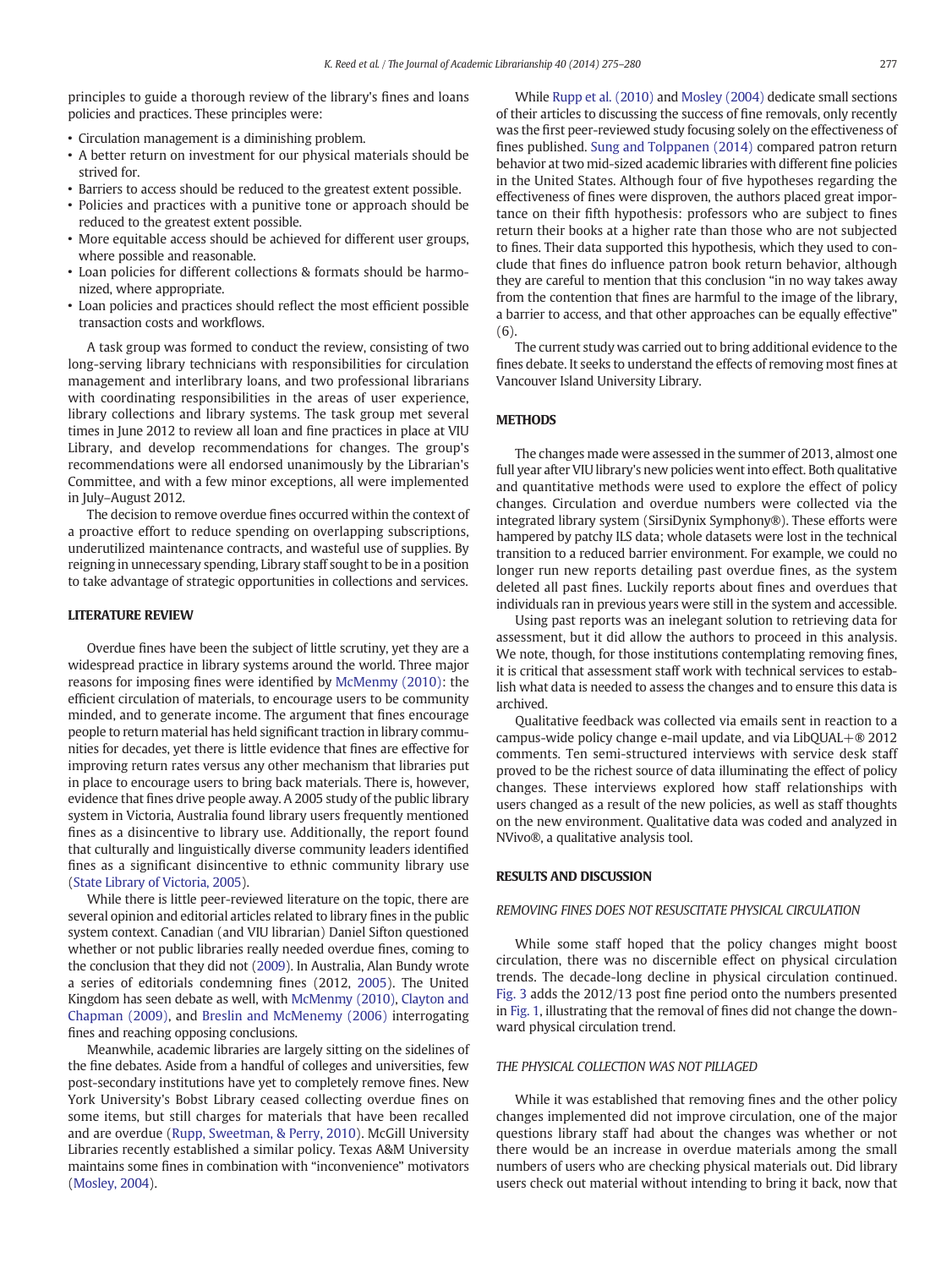<span id="page-3-0"></span>

Fig. 3. Physical circulation, 2002/03 to 2012/13.

the long-believed most effective impetus for returning materials was removed?

As Fig. 4 shows, VIU library did not experience an increase in overdue items. Rather, the library saw a small decrease in the percentage of overdue circulating items. This decrease can be attributed to an extension of loan times from 2 to 4 weeks. These findings cast doubt on long-held beliefs that fines are the only policy holding back the hordes of irresponsible users waiting to pillage our sacred stacks.

### POORER IN MONEY, RICHER IN FRIENDS

Fig. 5 shows that VIU library revenue is down to \$7598 in 2012/13. The library has ceased relying on fine revenues and library staff no longer grapple with the ethical dilemma of funding library services with user fines.

What the library lost in a small amount of revenue was made up for in substantially increased goodwill. Reaction to VIU library's policy changes when announced was swift and immediate. An email was sent to all campus faculty and staff and within minutes positive feedback was filling librarian inboxes:

[In my Library Record] there is a column that says, "As of now, you owe" and then it is blank! Too cool. I have a whole bunch of overdue books, so I will bring them in tomorrow.

I am sure I am one of many who are sending you emails with a big Thank You! This is brilliant, clever, excellent—all of the above. Very good news for the start of the term.



Fig. 5. Fine revenue, 2004/05 to 2012/13.

I especially appreciate the new policies towards fines and blocking, as they relate to student borrowers. I've noticed a culture of fear around library use (in my community re: public libraries, and with students here) where users are hesitant to use library resources because of expected punitive action and disapproval if they don't "follow the rules." Now, when I encourage students to indulge in the pleasures and benefits of borrowing hard copy books, I can mention the new policies, which might relieve some of their hesitation about incurring fines or other penalties.

### Good email! I rushed right over to borrow a book

A few professors were concerned with the potential for users not being able to access checked-out material, harkening back to [McMenmy's \(2010\)](#page-5-0) identified concern of community-mindedness. This concern is related to the unproven idea that as punitive motivation for returning books is reduced, individuals no longer have reason to care about others in their community having access to materials. The worried professors were reassured that 1) high-use items could be put on reserve, and 2) interlibrary loans could be procured for on-loan items. Interlibrary loan requests have continued to decline [\(Fig. 6](#page-4-0)), indicating that the fines and loans policy changes have not negatively affected access to needed materials.

Interlibrary loan statistics are one indicator of library users not being able to access the physical resources they need at VIU because others have them checked out, but it is only one small clue toward assessing this potential problem. When faced with a resource that is unavailable, library users might select other materials or simply give up. While



Fig. 4. Percentage of items overdue.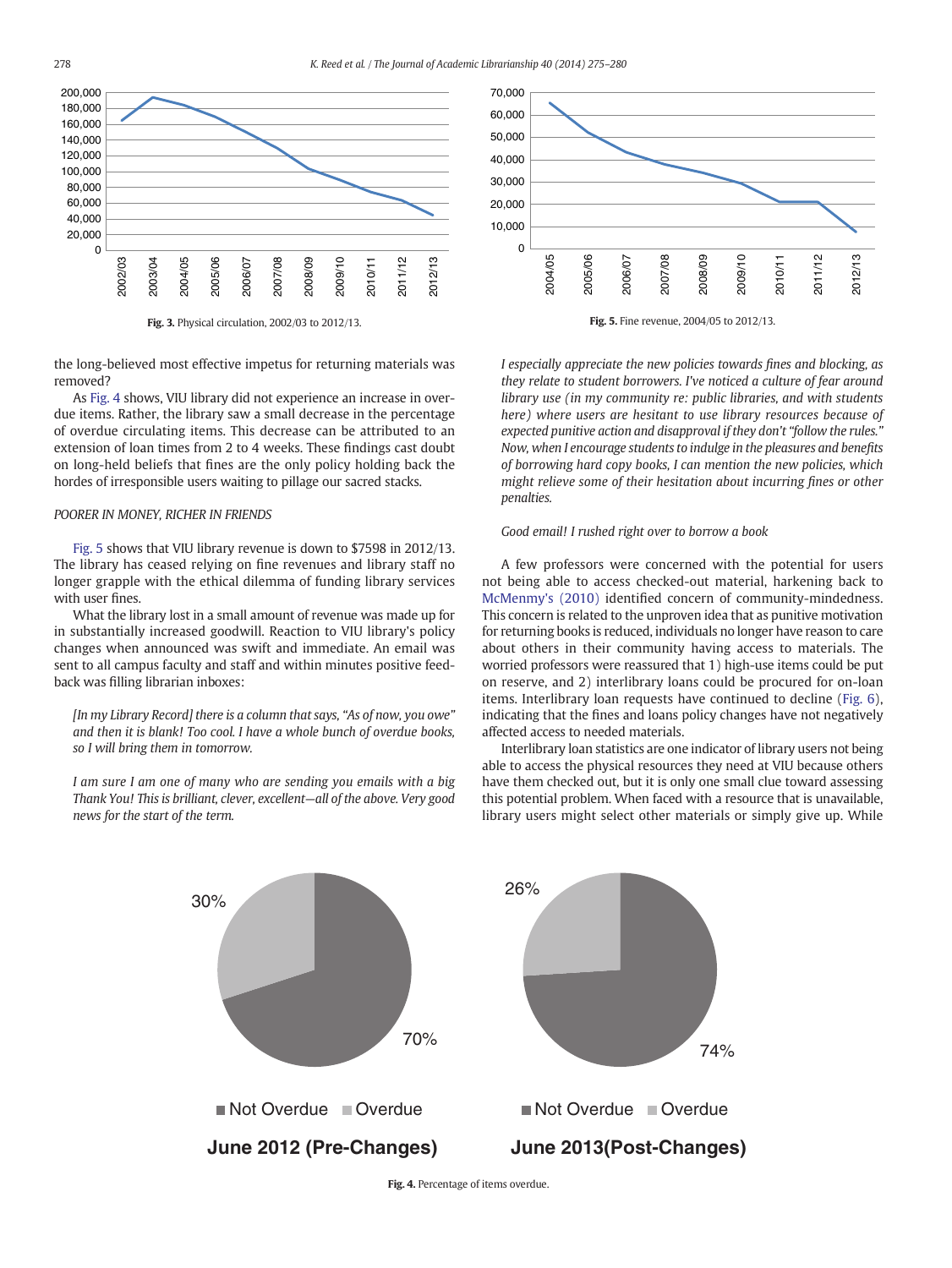<span id="page-4-0"></span>

Fig. 6. Requests for interlibrary loans submitted to other institutions on behalf of VIU users, 2009/10-2012/13.

an in-depth study focusing on material demands was not undertaken, interviews with staff reveal that only a handful of students complained about desired resources being checked out during the 2012–13 academic year, and these students were immediately reassured that they could request wanted items via interlibrary loan.

While staff and faculty made their opinions known via emails, no effort was made in this study to collect direct, methodical student feedback on the fines and loan changes. As students are an oversurveyed population, it was felt that other studies soliciting student feedback had priority over fines and loans changes. Thus, little direct student feedback is included in this analysis. Only two formal student comments related to fines were received in LibQUAL+® 2013, one praising the library for removing fines, and the other complaining that the reserve overdue fine fee was too high. The latter was from a new first year student who was not around the previous year when significantly higher fines were charged for reserves.

While the changes were announced to faculty and staff, the policy shift continues to be soft-launched to students. Library staff interviewed all feel that most students do not know about the policy changes, but are pleased to find out when they present themselves at the service desk believing they have a fine to pay.

Happy library users and the subsequent boost in goodwill has had a direct result on front-line service desk staff, who no longer have to engage with users irate over fine amounts.

[It's been] a really positive experience...it's reduced a lot of friction between clients and staff.

It makes the library a less punitive idea, a less restrictive idea, the gatekeeper idea—all that, and that's really great to see us moving forward.

Having been little mini policemen all our lives at the circulation desk, it's really nice not to do that kind of punitive stuff.

I don't have to do the appeals I used to have to do. There's a lot less of that. There's probably slightly less cash handled, and definitely less conflict.

In addition to noting less conflict with users, one service desk employee theorized about the philosophical shift the fines changes brought. The individual recognized that the policy transitions the library from assuming delinquency on the part of users to treating students as responsible adults.

We're saying we trust the students and we're treating them like mature adults. We're giving them the benefit of the doubt.

However, not all users approach borrowing privileges responsibly. There is a small minority that continue to offend the library staff's sense of justice:

I've come away feeling a bit negative with some of my interactions with students [with reserves] because the fines are quite low, they're like 'well, I'm going to keep it anyways' since it's .25 cents an hour or \$2/day, depending on what kind of loan it is.

When asked whether or not this practice occurred before reserve fines were dropped, the staff members admitted that it had, and that it is very rare. It does not make sense to base policies on a small group of irresponsible users. Rather, borrowing policies should be created with the majority in mind, and VIU library staff choose to think of the majority as responsible people who might just need a few extra days with materials sometimes. Staff interviewed agreed with this point-of-view:

You keep finding special circumstances where we should punish people. And I don't know how else we punish them. I don't think fines are the way to go.

I think it's really good for the library, and I don't think it's resulted in students misusing it. I don't. I mean, there's going to be a certain percentage that never returns books whether there's a fine or not. But overall, I think most people return their books on time, or as close as they can under the circumstances…Sometimes you just need a couple extra days.

Coping with a handful of delinquent borrowers is made easier by the positive interactions staff have had with users.

I had a girl here today, and she was like 'oh, I've got to get my photo ID so I'll pay my library fine.' And she didn't have a fine—it had been forgiven in September, so she was really happy about that, and she left with a big stack of books. So it was really an awesome arc of the library experience, because she came in really negative and left really positive.

In the case of the above quote, it is worth noting that this interview took place in March 2013. The student had been fine-free since September, but chose not to take out books believing that she had a fine. After she was told she did not have fines, she took out a stack of books. This is a student who could have been checking out books all academic year, but did not because she believed she owed the library money. In this case, fines posed an obvious barrier to library usage.

Overall, there is overwhelming support for the fines and loans changes among staff.

I think this idea has traction. I just think circulation staff all over the country would have a collective sigh of relief. Because it was the worst part of the job, phoning overdues or telling people their privileges have been suspended and yet, back in the day that was our only weapon.

Sacrificing a small revenue stream generated waves of goodwill and an improved reputation. The jobs of front line staff are improved by a lessening of conflict and an increase in time spent on more positive interactions with users.

As mentioned above, [McMenmy \(2010\)](#page-5-0) theorized efficient circulation of materials, concern for community mindedness, and income are the primary reasons librarians give for keeping fines in place. This study demonstrates that at VIU, circulation was not affected by a removal of most fines, nor was community mindedness. There was a drop in